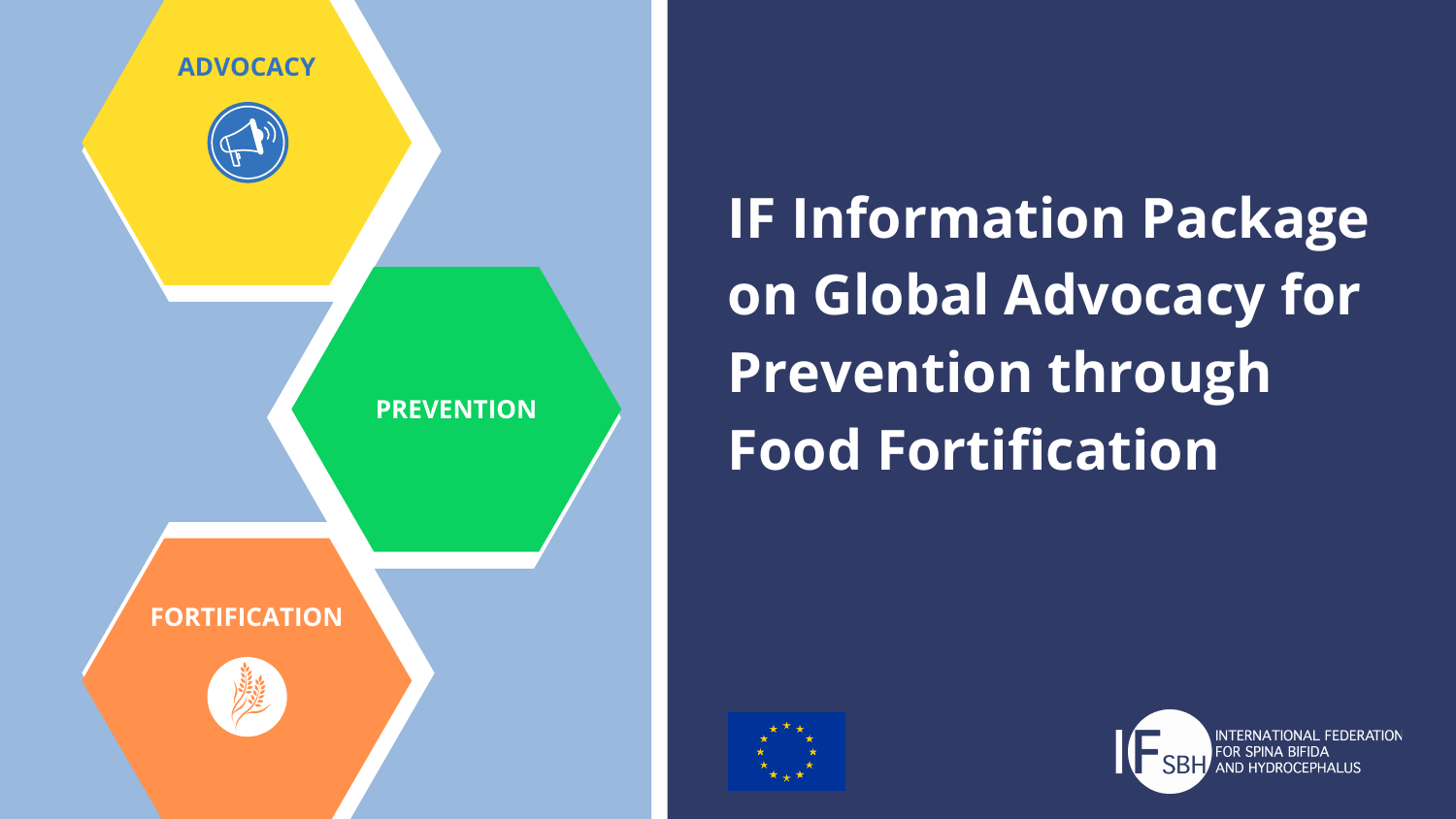

IF has been working with an international coalition of neurosurgeons to raise awareness of Folic Acid Fortification with the WHO with the goal of having the WHA adopt a resolution on Folic Acid Fortification.

In January 2022, the World Federation of Neurosurgical Societies, in collaboration with IF and supported by the World Federation of Anaesthesiologists and the International Federation of Surgical Colleges, submitted a Statement to the WHO Executive Board in response to a report by the Director General on Maternal, infant and young child nutrition.

# **Advocacy towards the WHO on FA Fortification**





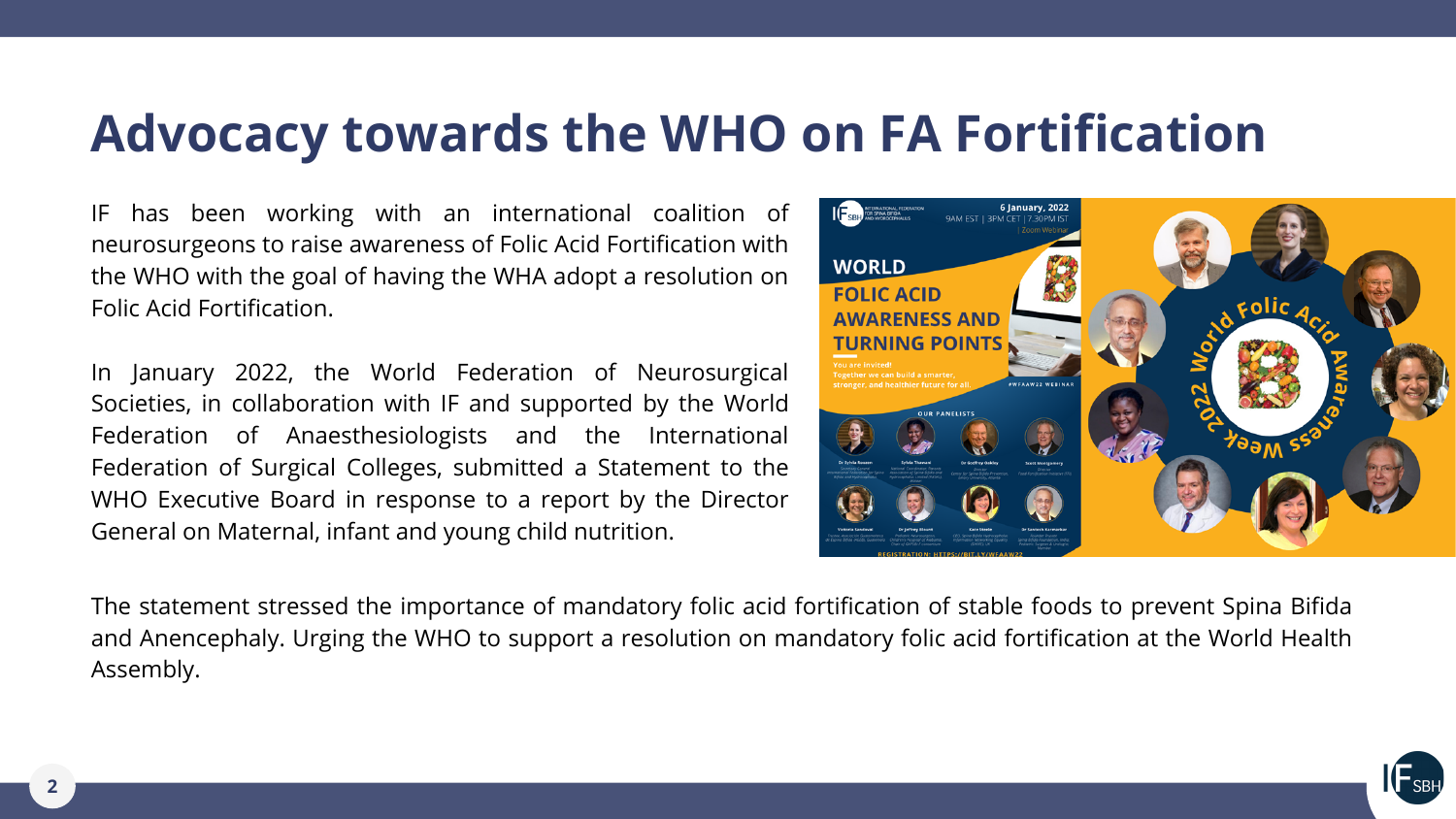

**Several things are needed to for a resolution to pass. First of all support of multiple partners and WHO Member States as well as the support of the Executive Board in order to make it on to the agenda of the WHA.**

**Advocacy towards members of the Executive board is key!**

### **Advocating to the WHO: key phrases**



**World Health Assembly (WHA)**: The decisionmaking body, where the Member States come together to vote. Held in May.

**Executive Board**: Implements the decisions of the WHA and decides which resolutions go on the agenda for the WHA. Main meeting is in January each year. A WHO Member State is elected to serve on the Executive Board for a 3 year term. The Member State then designates a person who is technically qualified in the field of health to represent the Member State on the board.

**Director General**: Nominated by the Executive Board and appointed by the WHA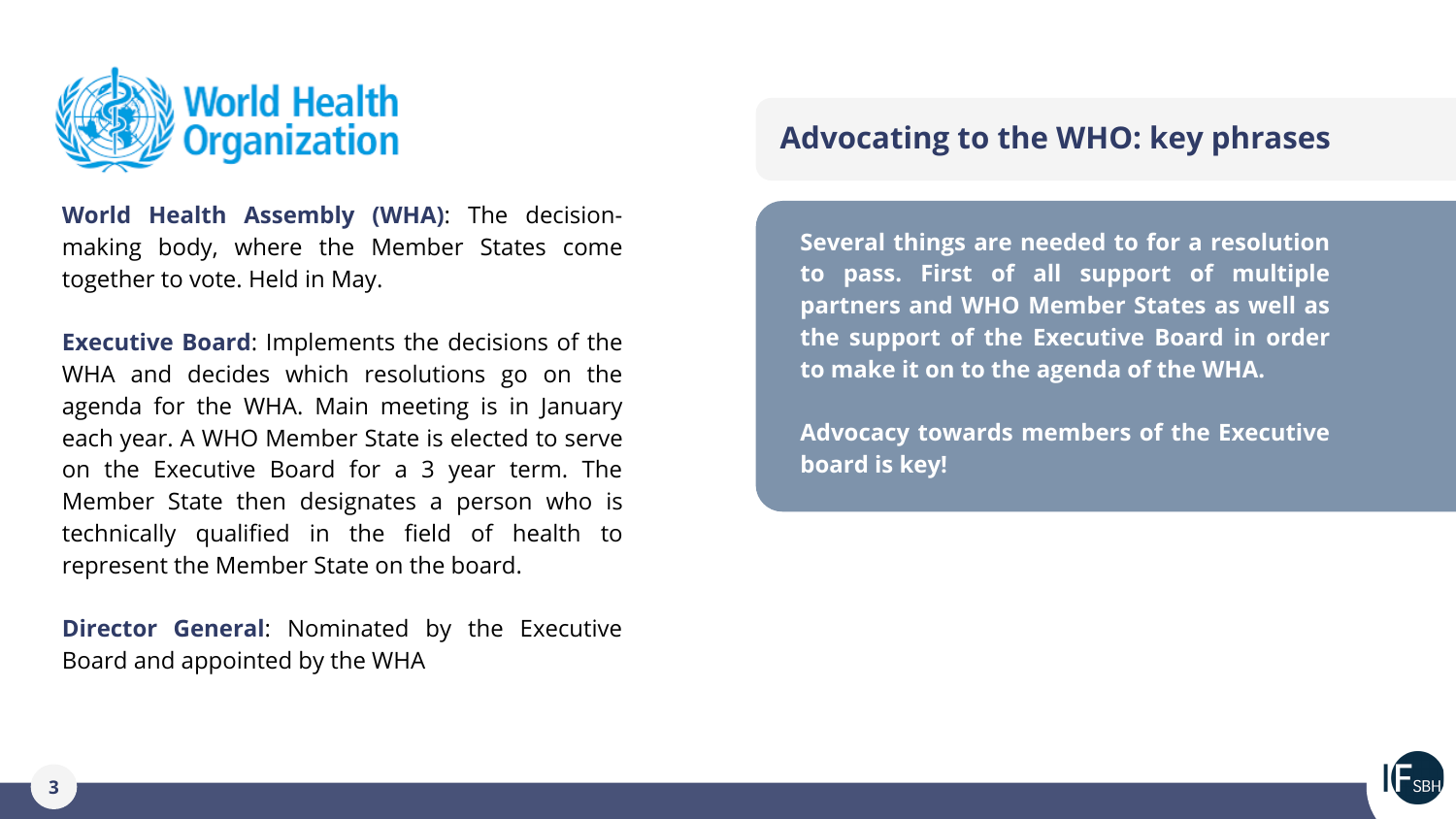## **Advocating to Members of the WHO Executive Board**

| <b>Africa</b>                    | <b>Americas</b>              | <b>South-East Asia</b>         | <b>Europe</b>                    |
|----------------------------------|------------------------------|--------------------------------|----------------------------------|
| <b>Botswana (2020-2023)</b>      | <b>Argentina (2019-2022)</b> | <b>Bangladesh (2019-2022)</b>  | <b>Botswana (2020-2023)</b>      |
| <b>Burkina Faso (2019-2022)</b>  | <b>Colombia (2020-2023)</b>  |                                | <b>Burkina Faso (2019-2022)</b>  |
| Ghana (2020-2023)                | <b>Grenada (2019-2022)</b>   | India (2020-2023)              | Ghana (2020-2023)                |
| <b>Guinea-Bissau (2020-2023)</b> |                              |                                | <b>Guinea-Bissau (2020-2023)</b> |
| Kenya (2019-2022)                | <b>Guyana (2019-2022)</b>    |                                | Kenya (2019-2022)                |
| <b>Madagascar (2020-2023)</b>    | <b>Paraguay (2021-2024)</b>  | <b>Timor-Leste (2021-2024)</b> | <b>Madagascar (2020-2023)</b>    |
| <b>Rwanda (2021-2024)</b>        | Peru (2021-2024)             |                                | <b>Rwanda (2021-2024)</b>        |

**(2019-2022)**



**Tonga (2019-2022)**

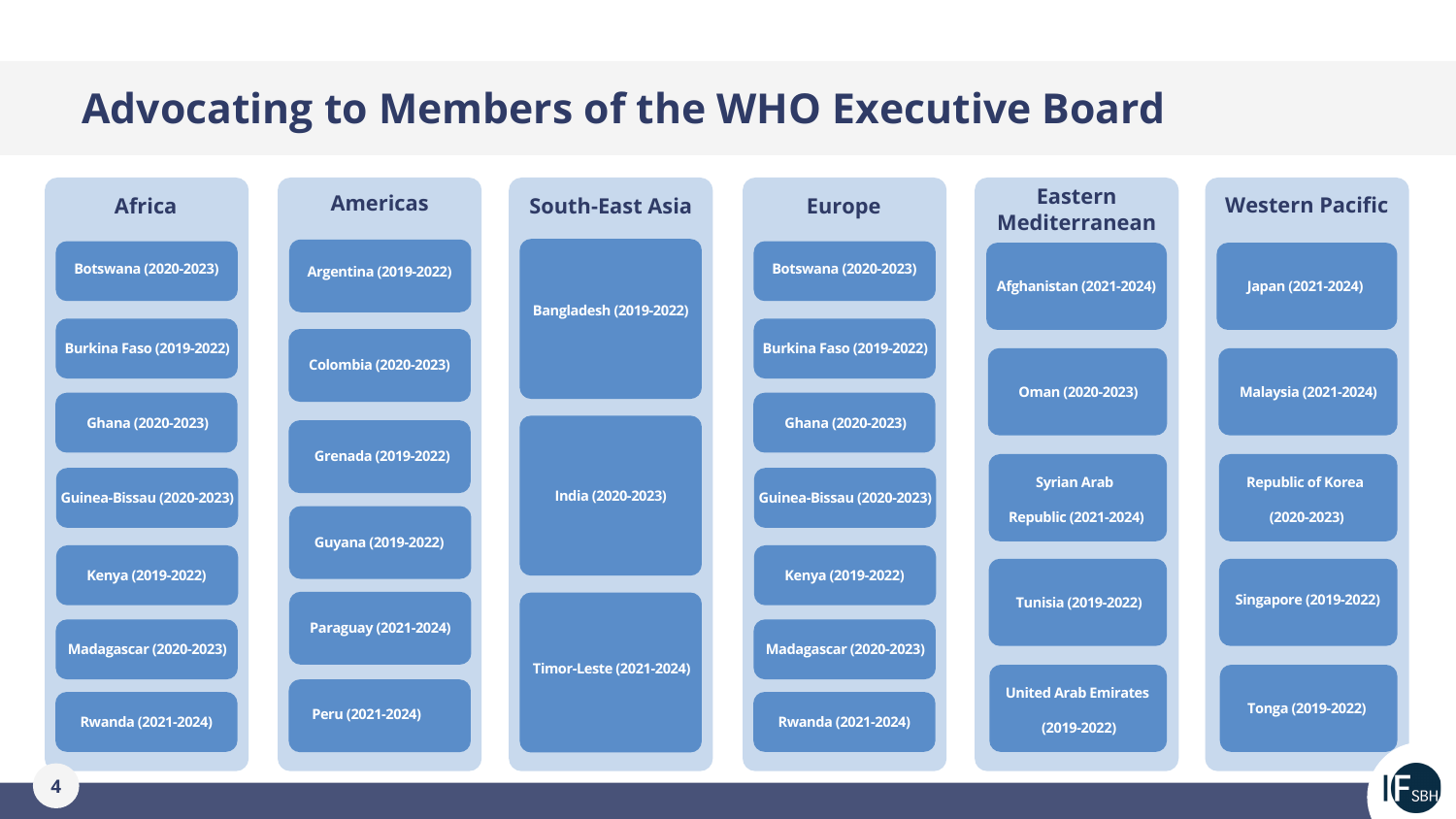# **The next steps for IF**

### **Partners WHO IF Members**

**Continue developing materials with partners with the aim of creating a WHO resolution on folic acid fortification.**

**Connect with members of the Executive Board**

**Advocate and raise awareness among WHO leadership on SBH and FA Fortification through engagements and statements**

**Work with IF Members to build strong national level advocacy. This is essential to build support from national policy makers of WHO Member States.**

**Do you want to join our campaign for a WHO resolution on Folic Acid?**

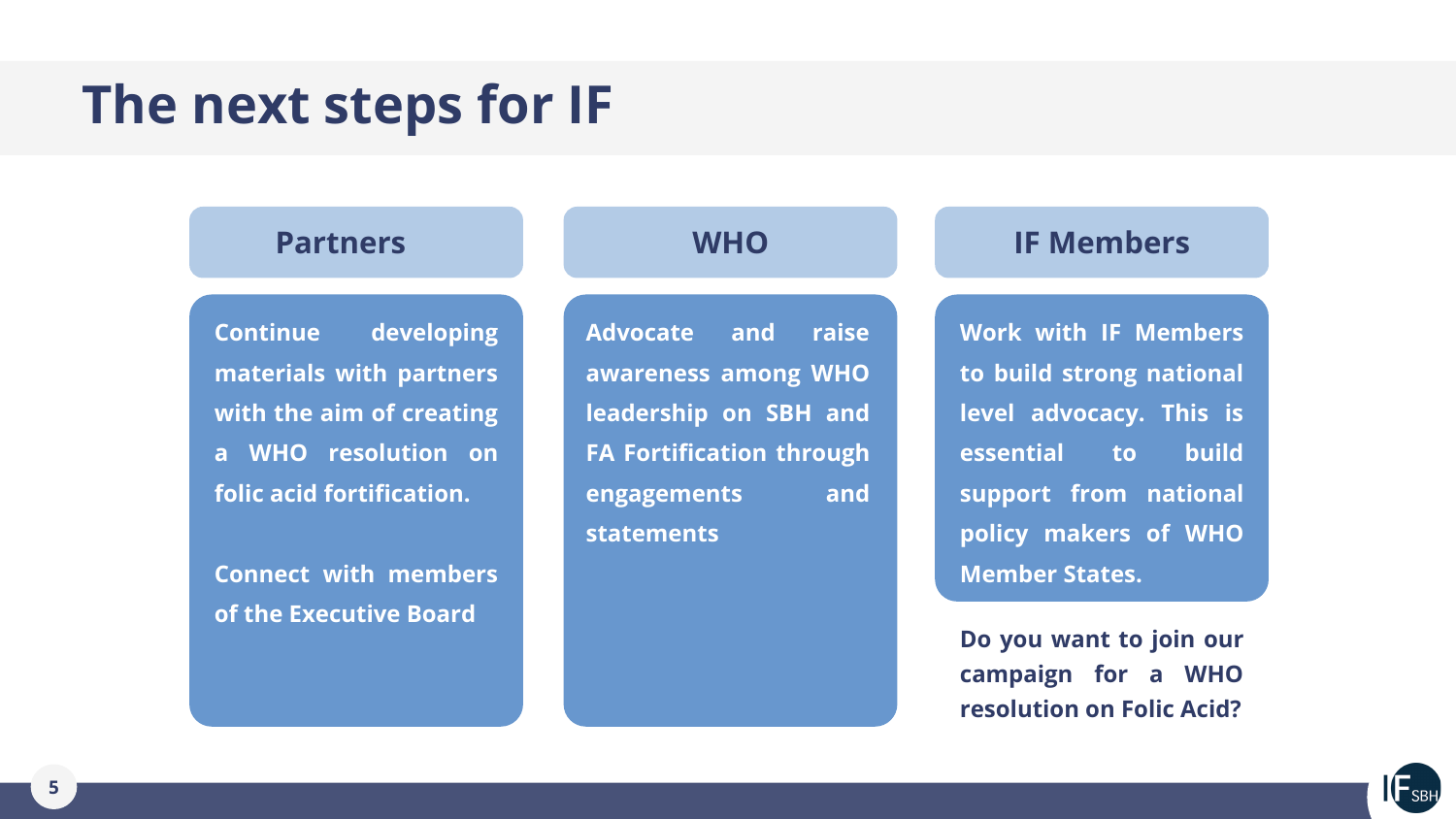- **IF** International Federation for Spina Bifida and Hydrocephalus
- **SBH** Spina Bifida and Hydrocephalus
- **WHO** World Health Organization
- **WHA** World Health Assembly
- **FA** Folic acid

# **List of acronyms**